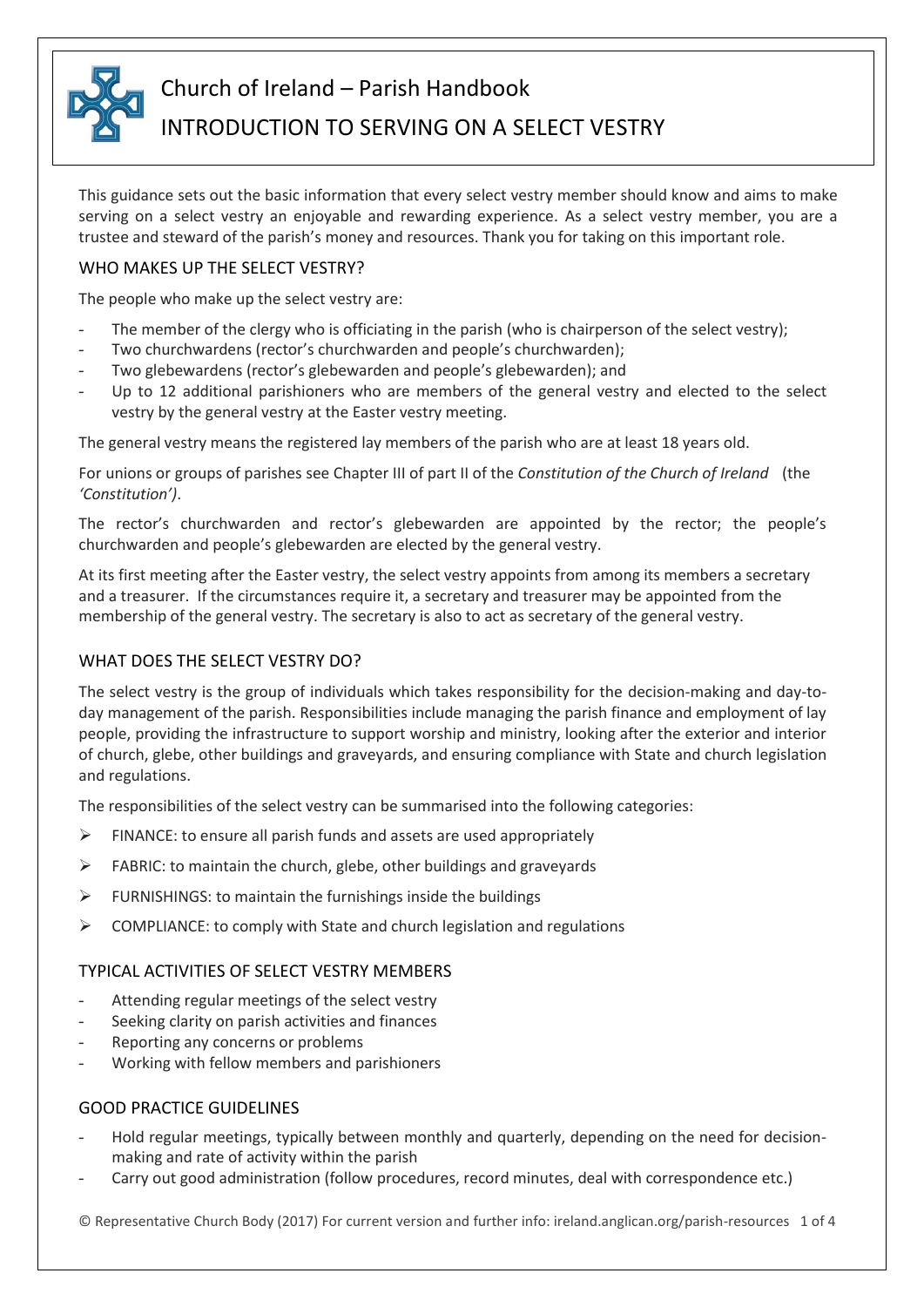- Have meeting procedures for expressing views, listening and making decisions
- Understand the select vestry's collective responsibilities and individual members' roles
- Expect, uphold and respect confidentiality
- Declare any conflicts of interests between personal interests and those of the parish
- Co-operate effectively with the rector or officiating member of the clergy
- Use working groups or sub-committees of individuals with relevant expertise
- Listen to and communicate with parishioners

## BASICS ON MEETINGS

- The chairperson is the member of the clergy officiating in the parish
- If a member of the clergy is unavailable, a churchwarden is chairperson
- An agenda and any relevant information should be circulated to members in advance
- Quorum is not less than half the voting membership of the select vestry
- Voting is by a simple majority of those present and entitled to vote
- The chairperson has an ordinary as well as a casting vote
- Minutes should be recorded, agreed, signed and retained

RCB guidance on 'Making select vestry meetings effective' covers more detail on select vestry meetings. It can be found at *ireland.anglican.org/parishresources*.

## DIGNITY IN CHURCH LIFE

Every select vestry member should be treated with respect, have the opportunity to express their views and be listened to. It is important to remember and appreciate the service of each member.

The Church of Ireland's Dignity in Church Life Charter emphasises the importance of:

- Valuing everyone's human dignity before God
- Harmonious relationships which are underpinned by respect
- Process of reconciliation when disagreement or conflict arises

All individuals participating in the life of the Church have a duty under the Constitution of the Church of Ireland to uphold this Charter.

#### INTRODUCTION TO FINANCE

The select vestry must ensure the parish is able to meet its financial responsibilities, and that funds are used appropriately. These responsibilities are shared between all members of select vestry and not just borne by the treasurer. Together, the select vestry members have a responsibility to:

- Manage assets in accordance with trusts and legislation
- Raise income and make payments
- Safeguard the parish finances
- Support the treasurer

You should ask the following questions…

- Q. How are we planning for the parish's future financial health?
- Q. Are we taking steps to balance risks?
- Q. How much should we give, spend or save?
- Q. Is money being spent as intended by those who gave it?

The select vestry must report to the general vestry and diocesan council on what has been achieved and how the church's money has been used. It must also report to the charities regulator under charity law and, where the select vestry has control of an incorporated company, to the companies regulator under company law.

#### ROLE OF TREASURER

The treasurer is responsible for the financial record keeping and day-to-day management of parish finances, as well as longer term financial planning and budgeting. The treasurer will prepare financial reports as

© Representative Church Body (2017) For current version and further info: ireland.anglican.org/parish-resources 2 of 4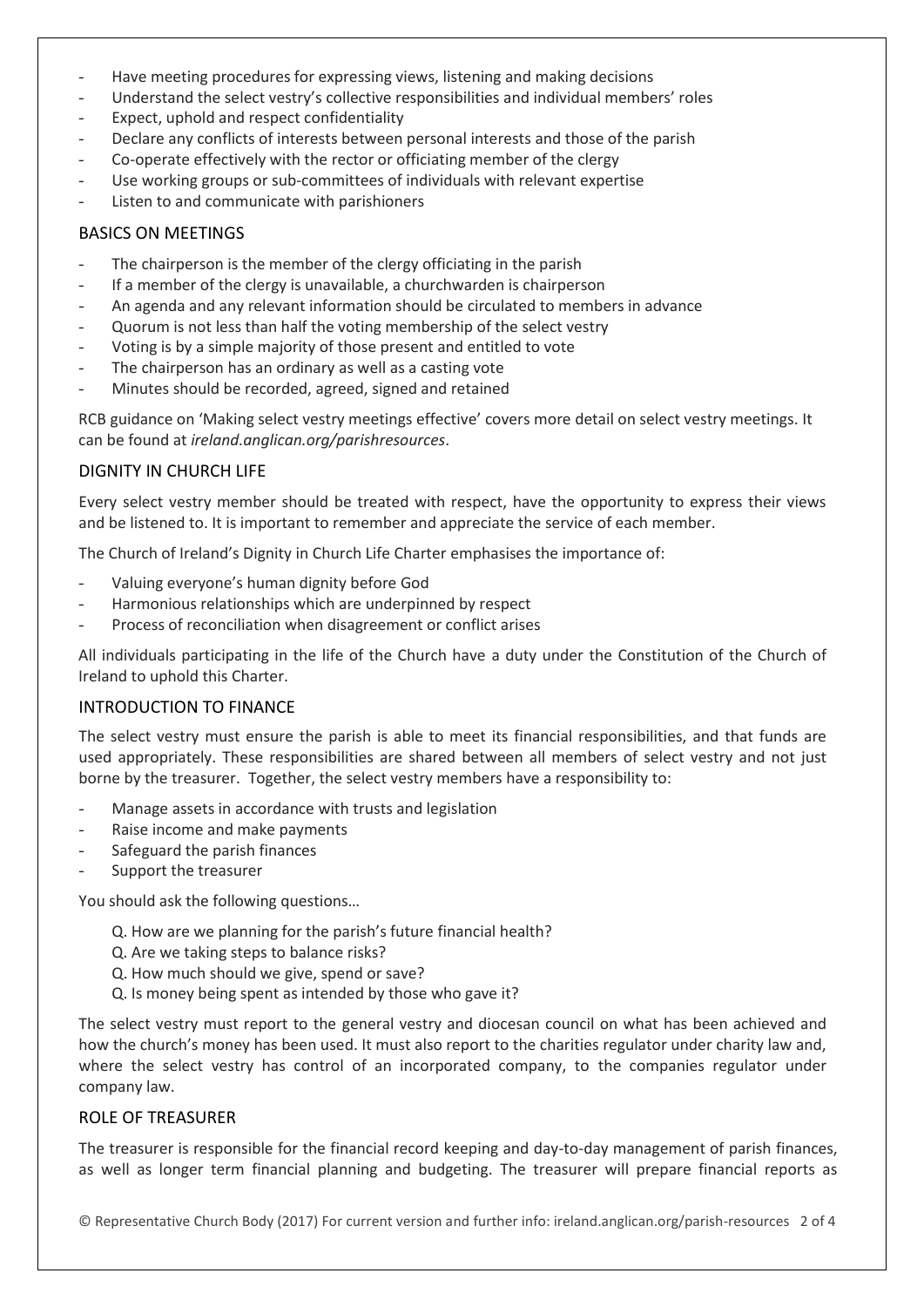necessary for select vestry meetings, and annual returns for the diocesan council and regulatory bodies in compliance with statutory obligations. RCB guidance on 'Finance & the role of treasurer' covers more detail on dealing with parish finances. It can be found at *ireland.anglican.org/parishresources.*

## FINANCIAL GOOD PRACTICE

In order to uphold the financial integrity of the select vestry, good practice should be followed in all financial activities, for example:

- At least two people should be involved in counting cash
- Money should be lodged at the bank as soon as possible
- Everyone handling parish money should keep proper records
- Payments by cheque or transfer should require two signatories

## ROLE OF SECRETARY

The role of the secretary is to support the chairperson and select vestry members in their activities, mainly through the duties of administration, record-keeping and facilitating effective meetings. The secretary usually acts as a key point of reference for the chairperson and members to bring clarity on procedure, legal requirements, past decisions of the select vestry etc. Although the secretary must ensure that certain responsibilities are met, other select vestry members may provide support by taking on some of the workload.

Practical tasks involved in the secretary's role may include:

- Giving notice of select vestry meetings and circulating meeting agendas to members
- Recording minutes and maintaining a minute book and register of attendance
- Receiving and responding to select vestry correspondence
- Keeping important documents safe
- Preparing reports on select vestry activities (part of the trustee duty to return annual reports to regulators)

The secretary to the select vestry also acts as the secretary to the general vestry, in respect of the annual Easter vestry meeting and any other meetings of the general vestry. In this role, the secretary will be responsible for the general vestry meeting agenda, the general vestry meeting minutes and, with the treasurer, ensuring returns are made to the diocesan council on behalf of the general vestry.

## INTRODUCTION TO FABRIC

The fabric of the building means the walls, roof, ceilings, floors and the fittings needed to make it function. The fabric of churches, graveyards and other parish buildings must be properly cared for, maintained, managed, repaired and adequately insured.

Although the select vestry has a duty to manage the buildings, this duty is subject to the control of the diocesan council and of the Representative Church Body (RCB) where the property is vested in it. Where property is vested in the RCB, approval for any alterations must be obtained from the RCB prior to any works being carried out. The parish is responsible for all expenses incurred in the care and maintenance of Church property (including that property which may be vested in the RCB).

## INTRODUCTION TO FURNISHINGS

The select vestry is responsible for providing furnishings for the church and other buildings and making sure they are kept clean and well maintained. The select vestry must also ensure that all the necessary materials for worship are available. These include the *Book of Common Prayer*, hymnals, Bibles, the communion plate and bread and wine. A register for recording baptisms and burials and a marriage record book must also be provided by the select vestry (although these are to be kept in the custody of the officiating member of the clergy). More detail on the precise requirements can be found in Chapter III of the *Constitution*.